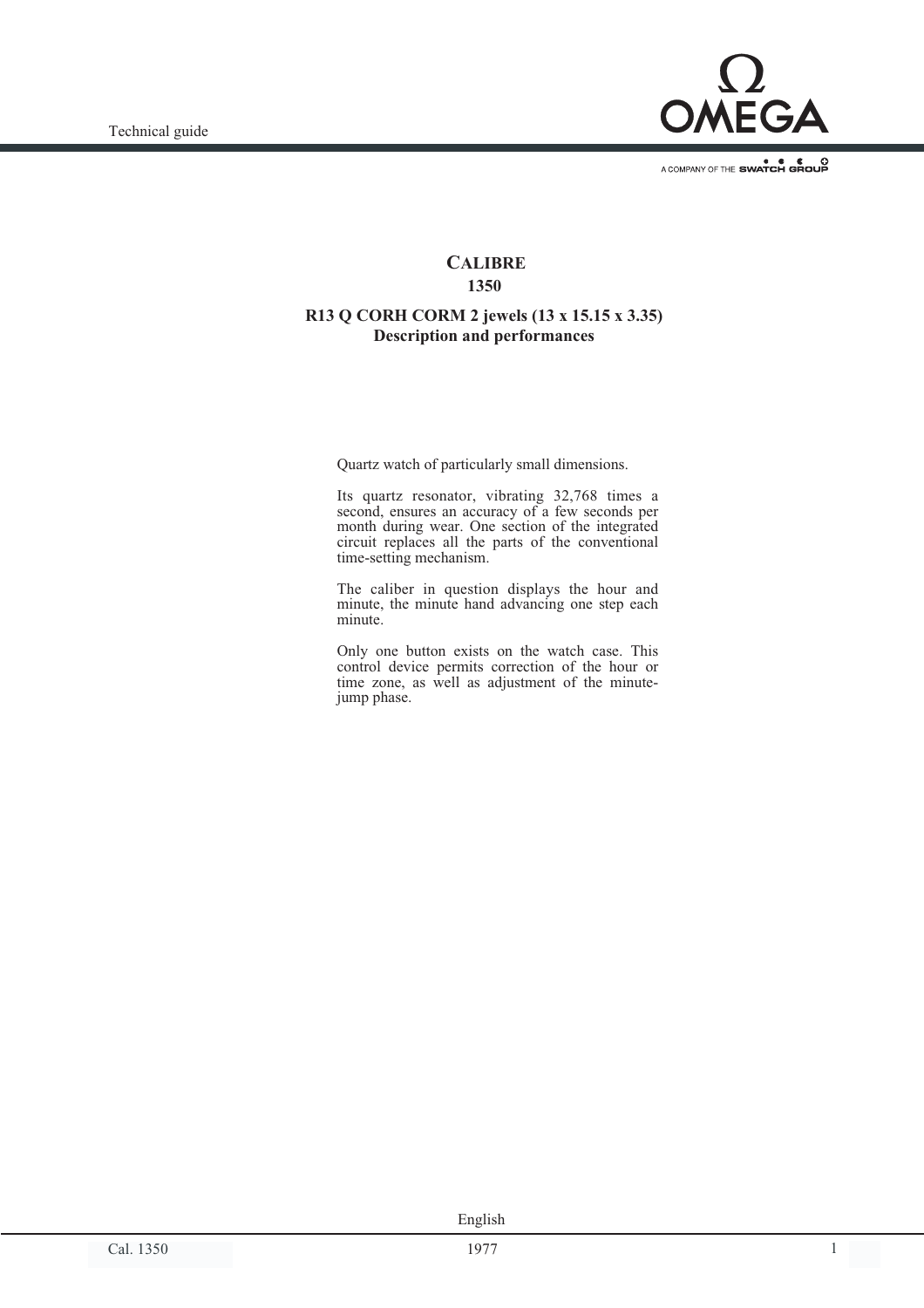#### **1. FUNCTIONING PRINCIPLE**

The quartz resonator (1) is kept at its sound frequency  $(32.768 \text{ Hz})$  by the oscillator maintenance circuit  $(2)$ . The frequencyadjusting condenser (3) makes it possible, to adjust the rate within limits of  $\pm$  0.6 s/d at the factory. The frequency issuing from the oscillator is then divided by binary stages (4) until 1 Hz and then until 1 impulse per minute.

A control stage (5) delivers the alternating impulses to the motor (6). The magnetic field induced by these impulses causes the rotor to advance at the rate of 1 step every minute.

This motion is transmitted to the wheel-train (7) and display (8) through the medium of a pinion fitted on the motor axle. A differential wheel-train drives the hands.

The battery (9) supplies the necessary energy to the integrated circuit which feeds both quartz and motor.

The logical circuit (10) allows, by means of the pusher (11)

correction of the minute, correction of the hour or time zone, correction of the minute-jump phase.

The decoupling circuit (12) permits stabilization of the tension on the oscillator and dividing circuit by means of the electrolytic condenser (13).

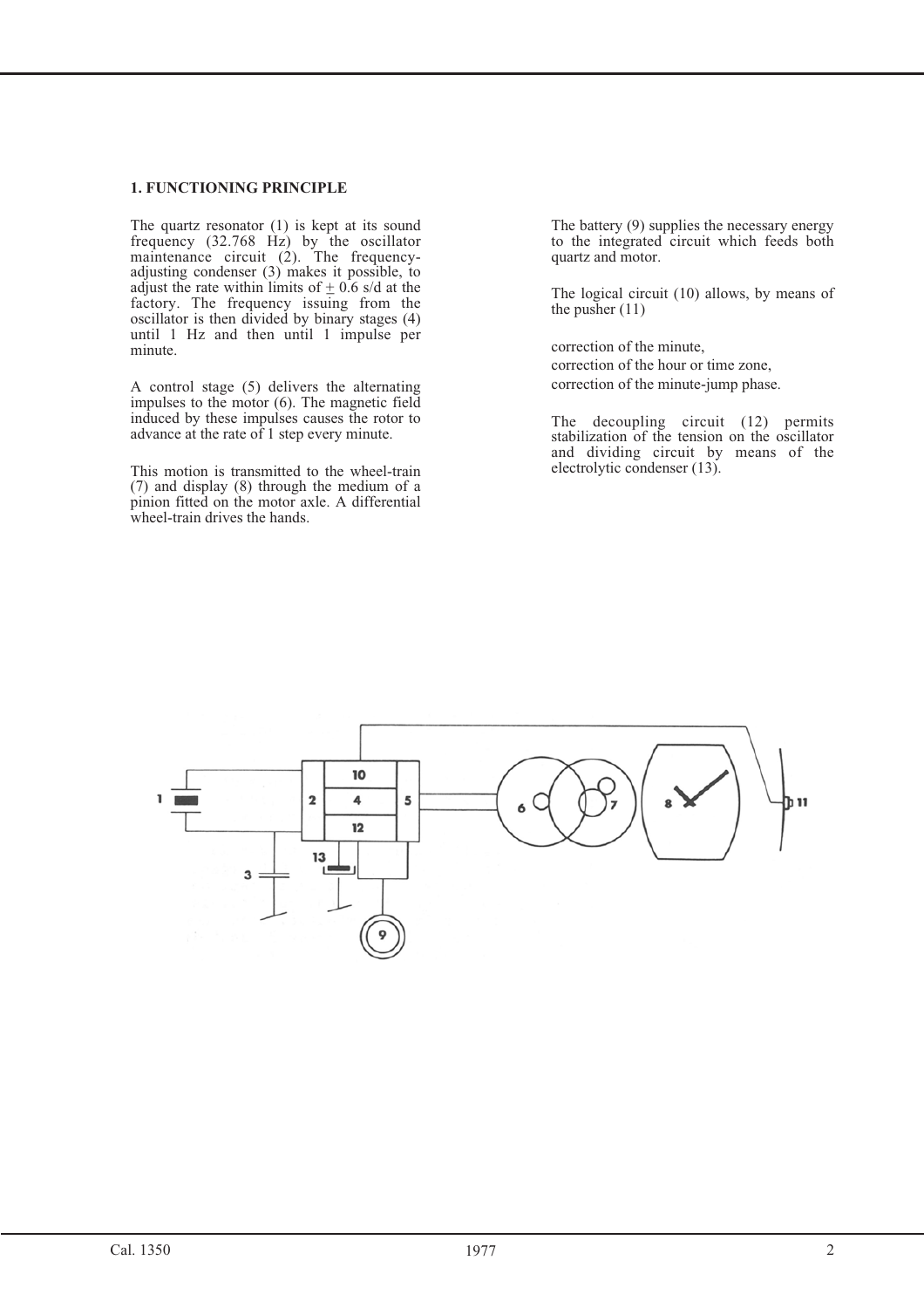#### **2. DESCRIPTION OF MOVEMENT**

The movement consists of two modules and a set of wheels.

A) The electronic module with the quartz and integrated electronic circuit.

B) The motor module, fixed on a plastic framework, bearing in its center the fixed setting wheel, element of the differential wheel-train.

C) The display system consisting of the free cannon-pinion with its 2 satellite setting wheels as well as the hour wheel.

# $\Lambda$ B C

#### **3. ELECTRONIC MODULE**

**The following are the electronic components of the module**

Quartz "Q"

Frequency-adjusting condenser "Caj"

Tension-stabilizing condenser "C" for oscillator "CO" and divider "CD"

Monolithic integrated circuit "CI"

#### **The integrated circuit comprises several functions which can be distributed as follows**

CO: Oscillator circuit

CD: Dividing circuit

CS: Correction-selecting circuit

 $CP: Phasing + minute addition + normal rate$ circuit

CH: Hour correction circuit

CM: Motor circuit

CC: Decoupling circuit



2 motor contact-studs (1)

Connecting-pin for control blade (2)

Negative conduction blade for the battery (3)

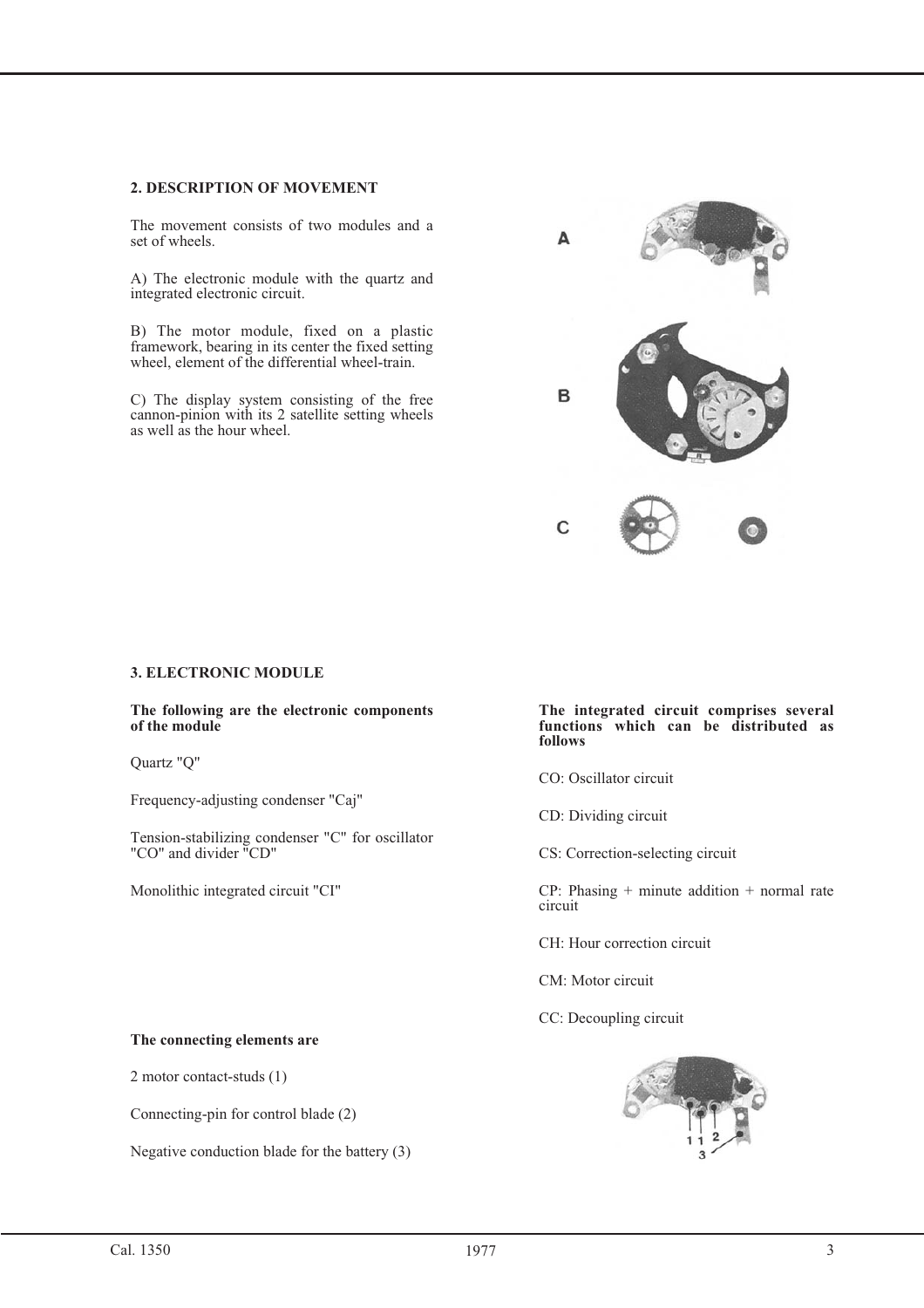

#### **4. MOTOR MODULE**

This motor is of the electromagnetic, rotating, step-by-step type. When functioning normally, it receives a driving impulse every minute.

When hour correction is effected, the motor receives 32 impulses per second.

The motor consists mainly of the following elements

#### **The motor consists mainly of the following elements**

magnetic circuit  $(1)$ ,  $(2)$ ,  $(3)$ rotor  $(4)$ pinion  $(5)$  $\text{coil}(6)$ bridge (7) printed circuit (8) contact spring (9) fixed setting wheel (10)

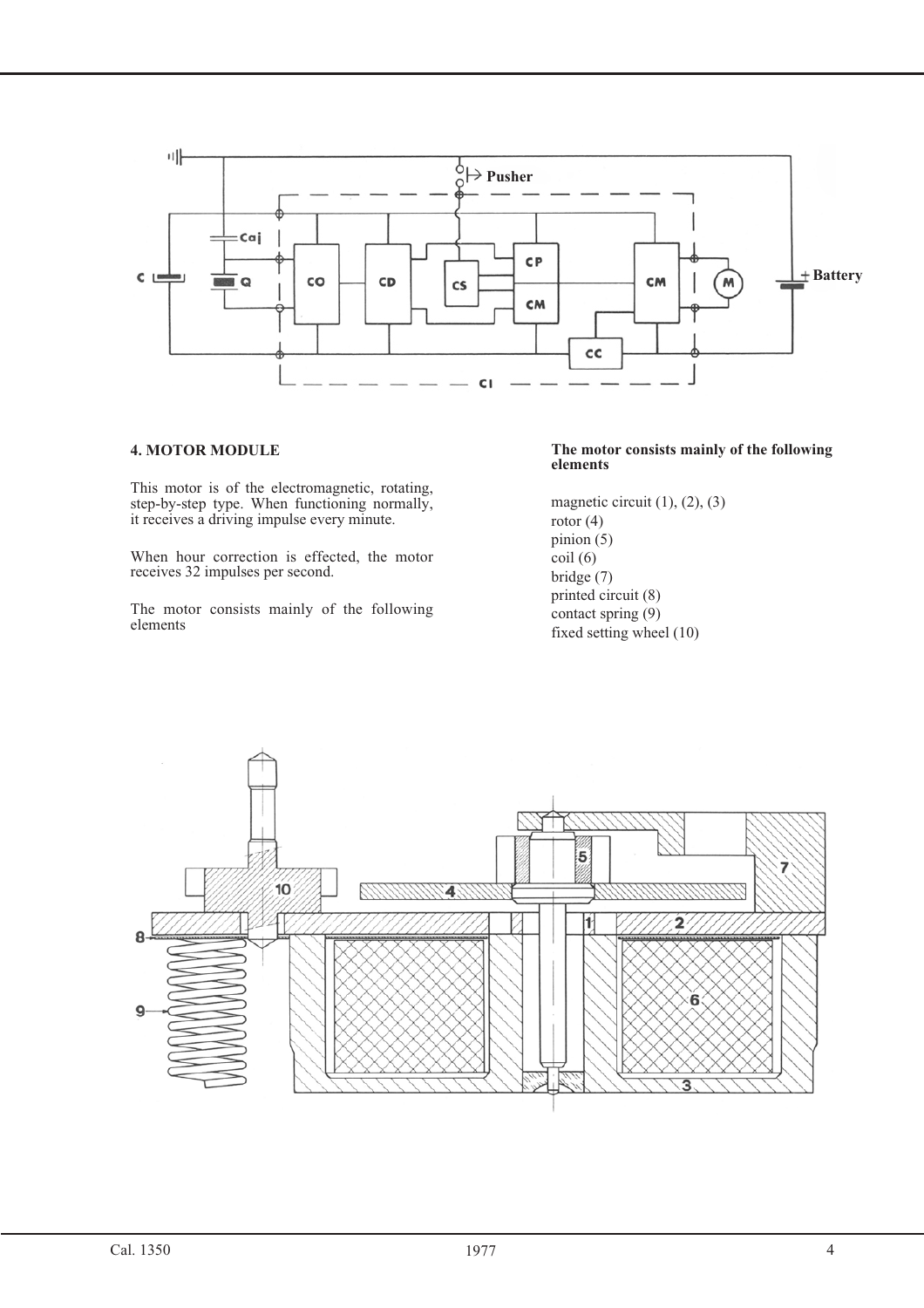It is interdependent of the framework which comprises or supports the other following elements

control blade (11) corrector spring (12) dial fastener (13) battery (14) fixing clamp for battery (15)



#### **5. DISPLAY**

The differential wheel-train turns on an axle fixed centrally, in the extension of the fixed setting wheel (1).

It consists of the following mobiles :

free cannon pinion (2), with its 2 satellites  $(3)$ ,  $(4)$ .

hour wheel (5) with its washer (6).

The motor pinion (7) turns at the rate of one stop every minute and drives the free cannon pinion (2) which carries the minute hand. In this motion, the satellite pinion (3), meshing with the fixed setting wheel (1), then starts turning and, through the satellite (4), drives the hour wheel (5). The washer (6) secures the hour wheel under the dial.

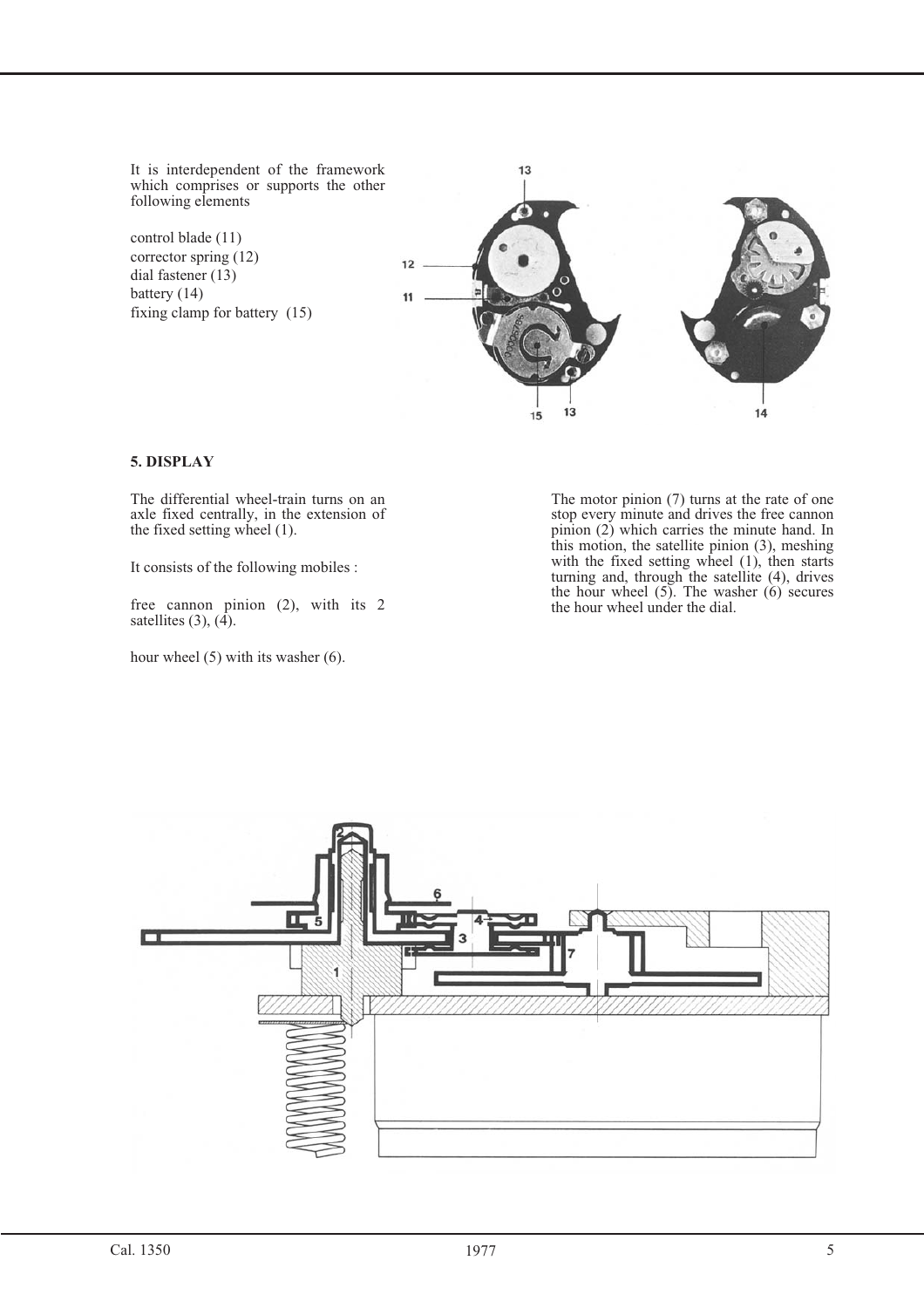### **6. FUNCTIONING OF THE TIME SETTING AND CORRECTING DEVICE.**

The time setting system is entirely electronic.

All adjustments are made by means of a single button only, recessed in the case, which button is pressed with a pointed object. (a ball-point pen for example).

#### **3 EXAMPLES**

1. Passing from one time zone to zone to another

The hour can be modified very quickly and without losing the accuracy of the minute. By continued pressure on the button bring the hour hand to the required hour. Three seconds' pressure is sufficient for one hour's advance. For modifications involving more than one hour, maintain pressure on the button. In each case, the minute hand will stop at the exact minute.

Make the minute hand advance by short pushes (less than 2 seconds) on the button.

#### 3. Gain **3. Gain**

Effect a complete time setting operation.

#### **Complete time setting**

By short pushes (less than 2 seconds), bring<br>the minute hand to the desired minute, less the minute hand to the desired minute, **less one**. When the time signal observed indicates 0 second, press button one last time. 0 second, press button one last time.

The watch is perfectly synchronized: to the second.

By continuous pressure, bring the hour hand to the required hour. (see example No. 1)





#### **Phasing of the minute jump**

In order to eliminate small variations of the watch, it is simply necessary to affect, from time to time - about once a month - at the 0 second time signal, a short push (less than 2 seconds) on the button. If, following this adjustment, the minute hand is one minute fast, a complete time setting operation should be effected.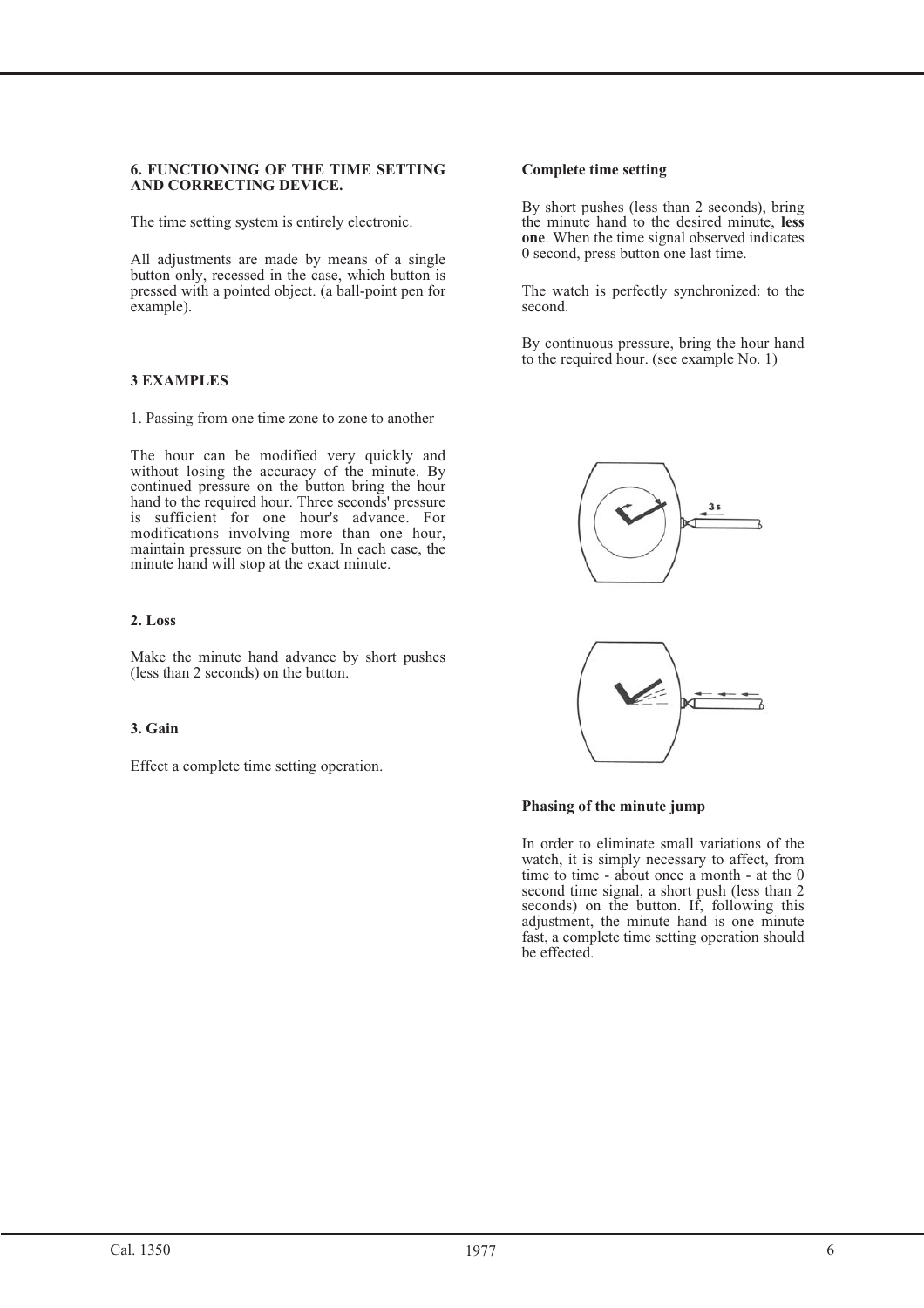#### **3. TECHNICAL DATA AND PERFORMANCE OF CALIBRE 1350**

| <b>Dimensions:</b>                       | Diameter : $15.15 \times 13$ mm<br>Height of movement 3.35 mm        |
|------------------------------------------|----------------------------------------------------------------------|
| <b>Frequency of resonator:</b>           | $32.768$ Hz = $2^{15}$                                               |
| <b>Quality factor:</b>                   | Typical = $70'000$                                                   |
| <b>Thermic coefficient:</b>              | 0.1 s/d for a variation of $+5^{\circ}$ C, around<br>reversal point. |
| <b>Consumption:</b>                      | Typical = $0.5 \mu A$                                                |
| <b>Running time with 15 mAh battery:</b> | Typical = $36$ months                                                |
| Variation during wear:                   | Better than $+30$ seconds/month                                      |
| <b>Resistance to shocks:</b>             | NIHS shocks test                                                     |
| <b>Resistance to magnetic fields :</b>   | NIHS magnetism test: no effect                                       |
| <b>Temperature functioning limits:</b>   | From 0 to $60^{\circ}$ C                                             |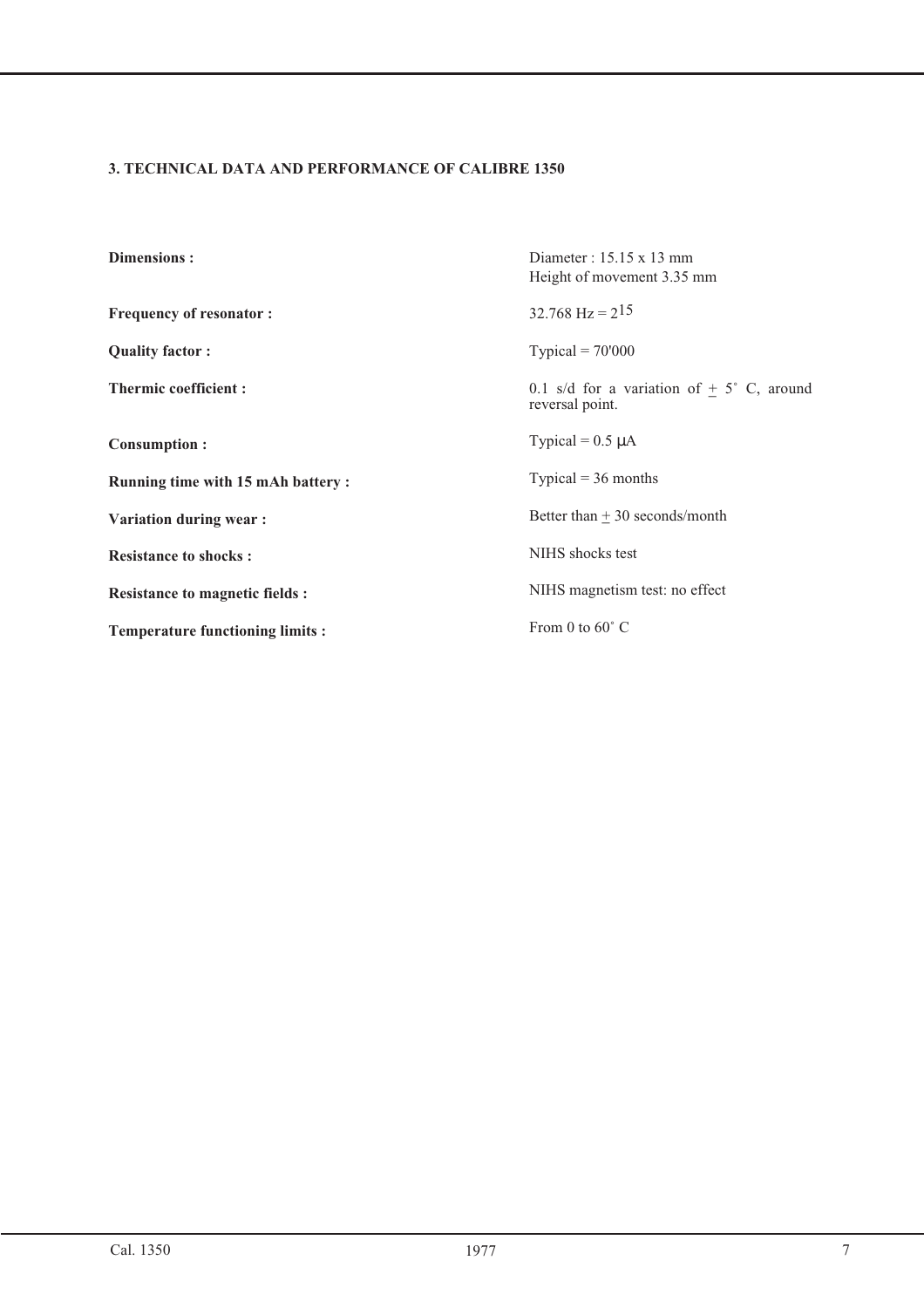

A COMPANY OF THE SWATCH GROUP

## **CALIBRE**

#### **1350**

#### **R13 Q CORH CORM 2 jewels (13 x 15.15 x 3.35) Checking and maintenance**

**DIAGNOSTICS**

**No. of operations to be followed**

 $1.1 + 2.2 + 2.3 + 5.8$  to 5.11

1.1 to 2.4 + 4.2 to 5.11

**Disassembling**

**Cleaning**

**Assembling**

**Changing of battery**

**Adjustment of the rate**

**Exchange of motor module**

**Exchange of electronic module**  $1.1 + 2.1$  to  $2.4 + 4.2 + 4.3 + 5.8$  to  $5.11$ 

1.0 to 2.5

4.0 to 5.11

 $1.1 + 5.11$ 

3.0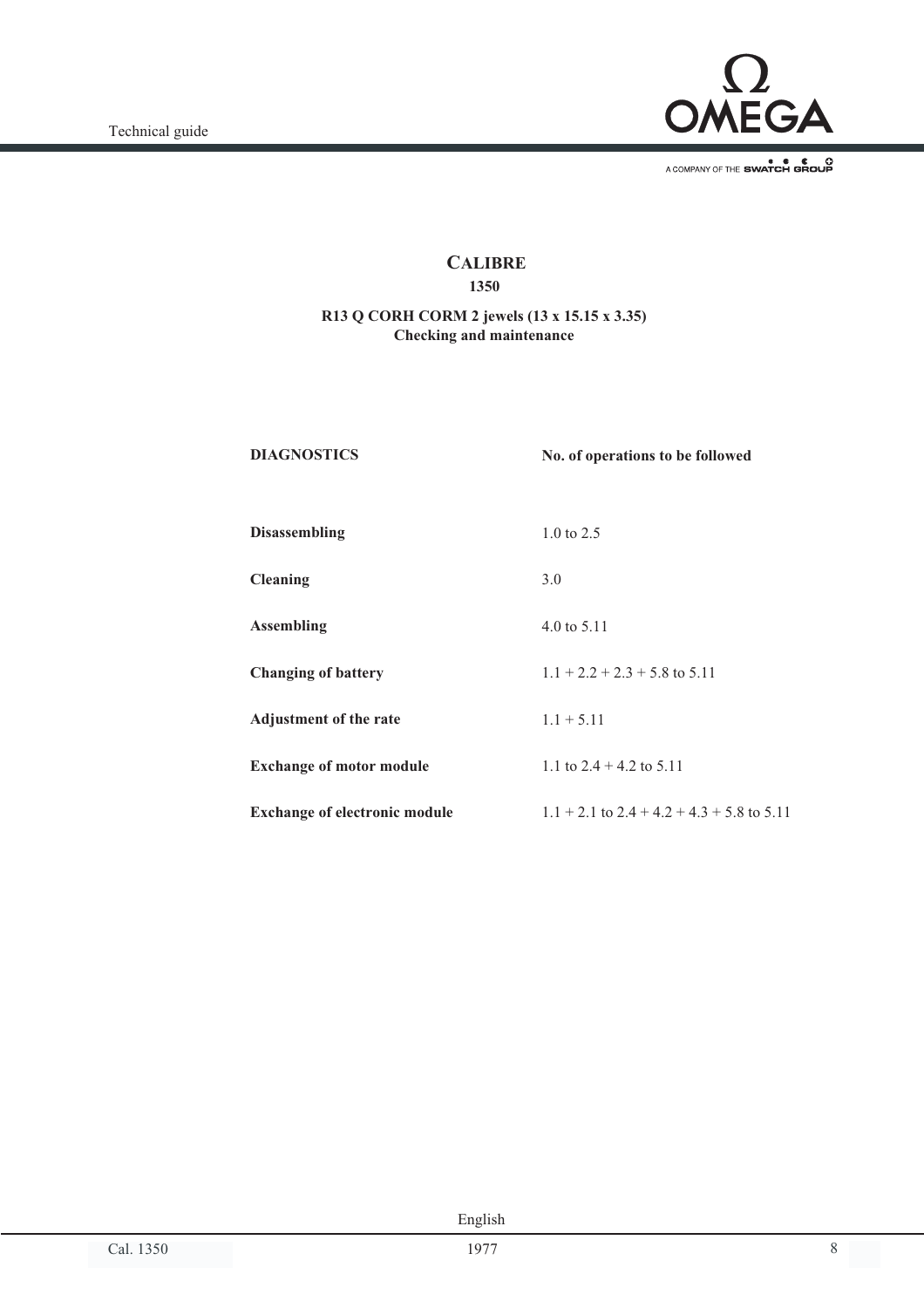| OPERATIONS<br>. OP .<br><b>ORDER</b> | <b>NC</b><br>DAD <sup>-</sup><br>nn | DEVICE<br><b>TIXING</b> | REMARKS |
|--------------------------------------|-------------------------------------|-------------------------|---------|
|                                      |                                     |                         |         |

**DISASSEMBLING** 

#### 1.0 EXTERIOR + WHEEL TRAIN

| 1.1 Open the case      |                                |                                       |
|------------------------|--------------------------------|---------------------------------------|
| 1.2 Uncase             |                                |                                       |
| 1.3 Hands              |                                |                                       |
| 1.4 Dial               | 2 dial holders<br>No 1350,9034 |                                       |
| 1.5 Hour wheel         |                                | For numbers, see spare-<br>parts list |
| 1.6 Free cannon pinion |                                | For numbers, see spare-<br>parts list |

#### 2.0 ELECTRONIC MODULE

| 2.1  | Earth connector             | 1350,9035           | screw 2688        |                                        |
|------|-----------------------------|---------------------|-------------------|----------------------------------------|
| 2, 2 | Fixing clamp for<br>battery | 1350,9033           | $2$ screws $2688$ | The movement number is<br>on this part |
| 2,3  | Battery                     | 9911 (Varta<br>531) |                   |                                        |
| 2.4  | Electronic module           | 1350,9600           |                   |                                        |
|      | 2.5 Framework with<br>motor | 1350,9002           |                   |                                        |

#### **3.0 CLEANING**

Only the clamps and the 2 wheels may be treated ln the cleaning machine, contact springs should be cleaned with a skin buff, and the fixed pinion with "Rodico" cleaning paste. If there is any metallic dust on the rotor, it should be removed by means of adhesive paper or cleaning paste (turn the rotor so as to check on its entire rim)

#### **Note:**

a) In the event of changing the wheel-train, accurate reference should be made to the numbers indicated on the spare-parts list ln relation to hand-fitting height and type of unbalance of the free cannon pinion.

b) In the event of changing the complete movement, use as far as possible the former battery fixing-clamp which bears the movement number, as well as the free cannon pinion of which the unbalance corresponds with the minute hand.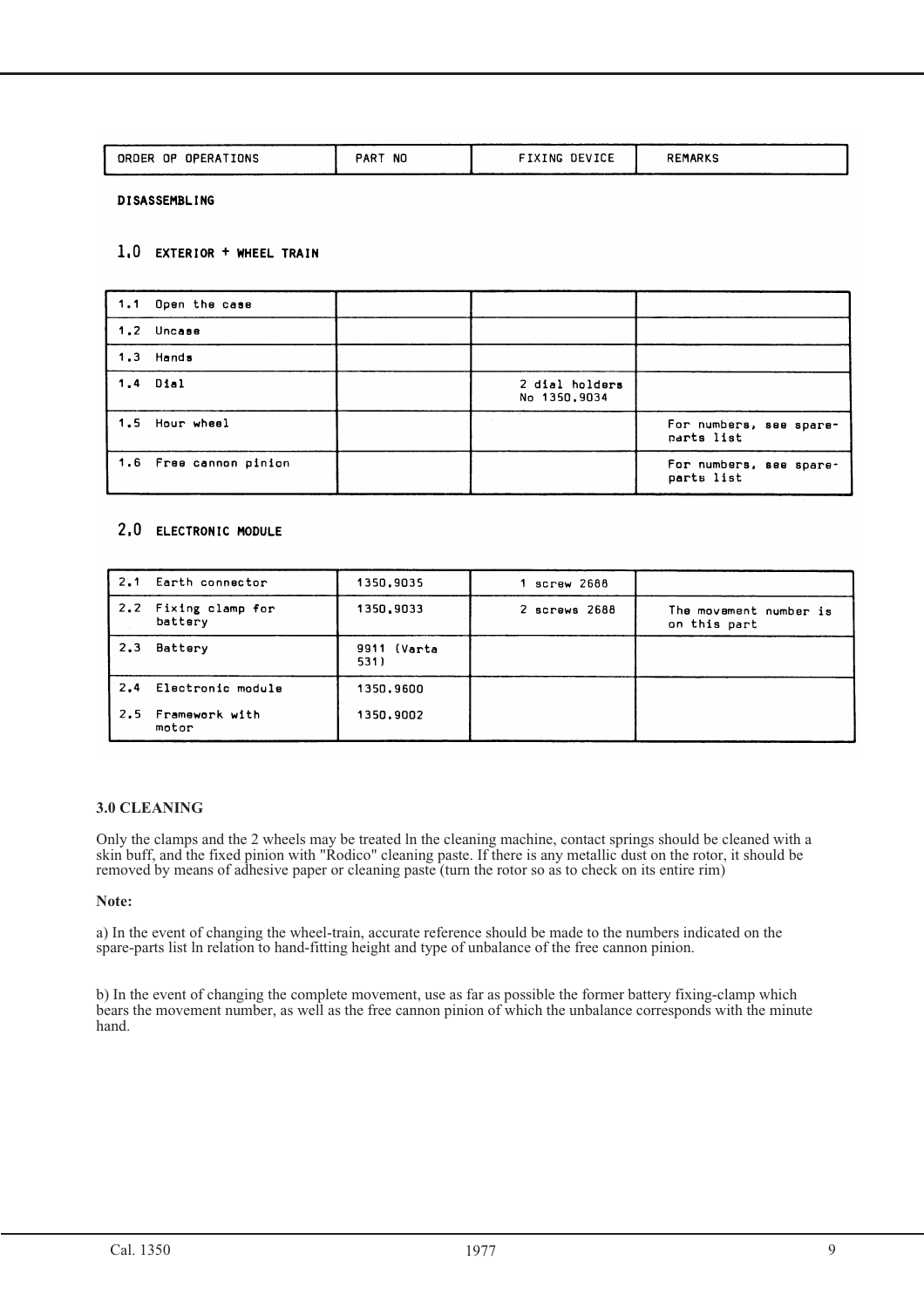| OPERATIONS<br>. OP .<br>ORDER | PART<br><b>NC</b> | <b>DEVICE</b><br><b>XING</b> | <b>REMARKS</b> |
|-------------------------------|-------------------|------------------------------|----------------|
|                               |                   |                              |                |

**ASSEMBLING** 

#### 4,0 ELECTRONIC MODULE

| 4.1 Framework with motor | 1350,9002 |            |                   |
|--------------------------|-----------|------------|-------------------|
| 4.2 Electronic module    | 1350.9600 |            | See drawing below |
| 4.3 Earth connector      | 1350.9035 | screw 2688 |                   |

When the electronic module is assembled, ensure that the motor contact springs are correctly<br>positioned in the studs by checking through the openings made between the latter.



#### 5.0 WHEEL TRAIN + EXTERIOR

| 5.1 Free cannon pinion                        | For numbers, see spare-<br>parts list                                                                                                                            |
|-----------------------------------------------|------------------------------------------------------------------------------------------------------------------------------------------------------------------|
| 5.2 Hour wheel                                | – Same remark as for<br>5,1<br>– Check freedom of<br>wheel-train                                                                                                 |
| 5.3 Set in position the<br>free cannon pinion | The satellite pinion<br>of the free cannon<br>pinion must be in line<br>with the index of the<br>plastic framework lo-<br>cated at 6 hours (see<br>figure above) |
| 5.4 Dial                                      | Dial securely fitted<br>on movement by means<br>of the two holders                                                                                               |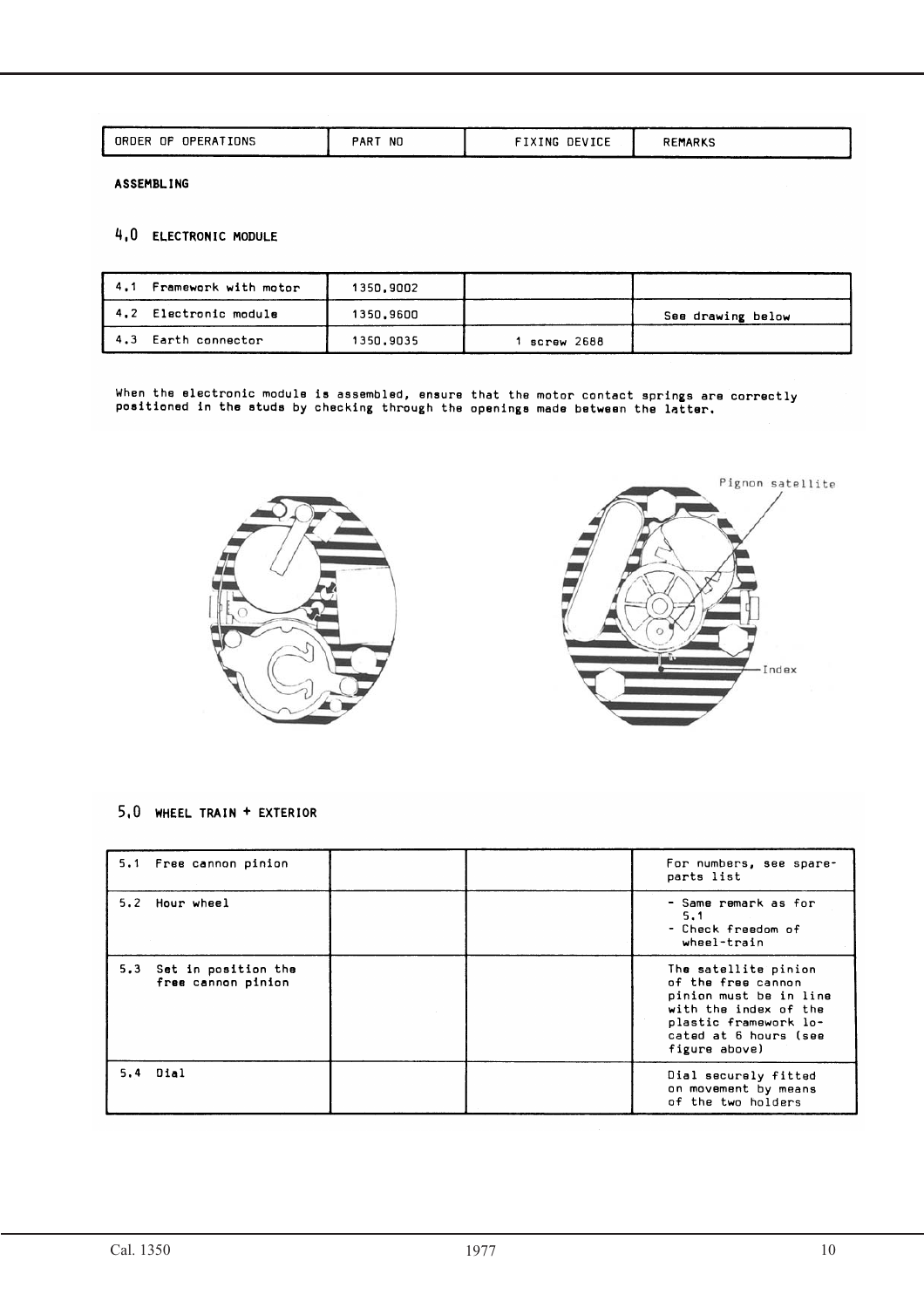| <b>IONS</b><br>0E.<br><b>OPERA</b><br>ORDER | <b>PART</b><br>NO | DEVICE<br>TNC. | <b>REMARY</b> |
|---------------------------------------------|-------------------|----------------|---------------|
|                                             |                   |                |               |

| 5.5 | Check endshake of<br>hour wheel $0.02 -$<br>$0.04$ mm |                   |               | Do not touch free can-<br>non pinion so as to<br>prevent its changing<br>position                                                                              |
|-----|-------------------------------------------------------|-------------------|---------------|----------------------------------------------------------------------------------------------------------------------------------------------------------------|
|     | 5.6 Hands                                             |                   |               | At 12 hours                                                                                                                                                    |
| 5.7 | Check position of<br>unbalance                        |                   |               | Place satellite at 6<br>hours and check loca-<br>tion of minute hand,<br>through the seating<br>for the battery. Ad-<br>missible: 12 hours +<br>or - 2 minutes |
| 5.8 | Battery                                               | 9911<br>Varta 531 |               | Positive side (+) on<br>top                                                                                                                                    |
| 5.9 | Fixing clamp for<br>battery                           | 1350,9033         | 2 screws 2688 |                                                                                                                                                                |
|     | 5.10 Case up and<br>close the back                    |                   |               |                                                                                                                                                                |

5.11 Checking and adjustement of the rate

Place watch crystal side on captor APU-2 (key 32 kHz) and press key  $\leq$  15 Hz of Deltatest<br>(1Hz) for ODT 1). The rate should be between + 0.10 and - 0.50 s/d.

If the watch gains, add some graphite on the condenser by means of a very hard pencil<br>(6H); remove any possible graphite waste with "Rodico" cleaning paste.

If the watch is losing, remove all graphite from the condenser by means of a skin buff<br>that has been dipped in F 45 or equivalent solvent; then again apply graphite until the<br>desired frequency is obtained (see fig. below).

#### Note:

The movements 37 860 000 to 37 863 660 are not equipped originally with graphite-bearing<br>condensers; if the daily rate is not within the accepted tolerance, the electronic module<br>should be changed.(\_ 0.6 s/d.)



#### Graphite treatable Condenser

- Index : 1. soldering
	- 2. upper metallization
		- 3. lower metallization
		- 4. ceramics
		- 5. pencilled graphite surface
	- 6. area not to be pencilled

The frequency of the Quartz depends upon the capacity of the condenser linked with the oscillator. The capacity of this condenser is dependent on the size of the graphite surface.